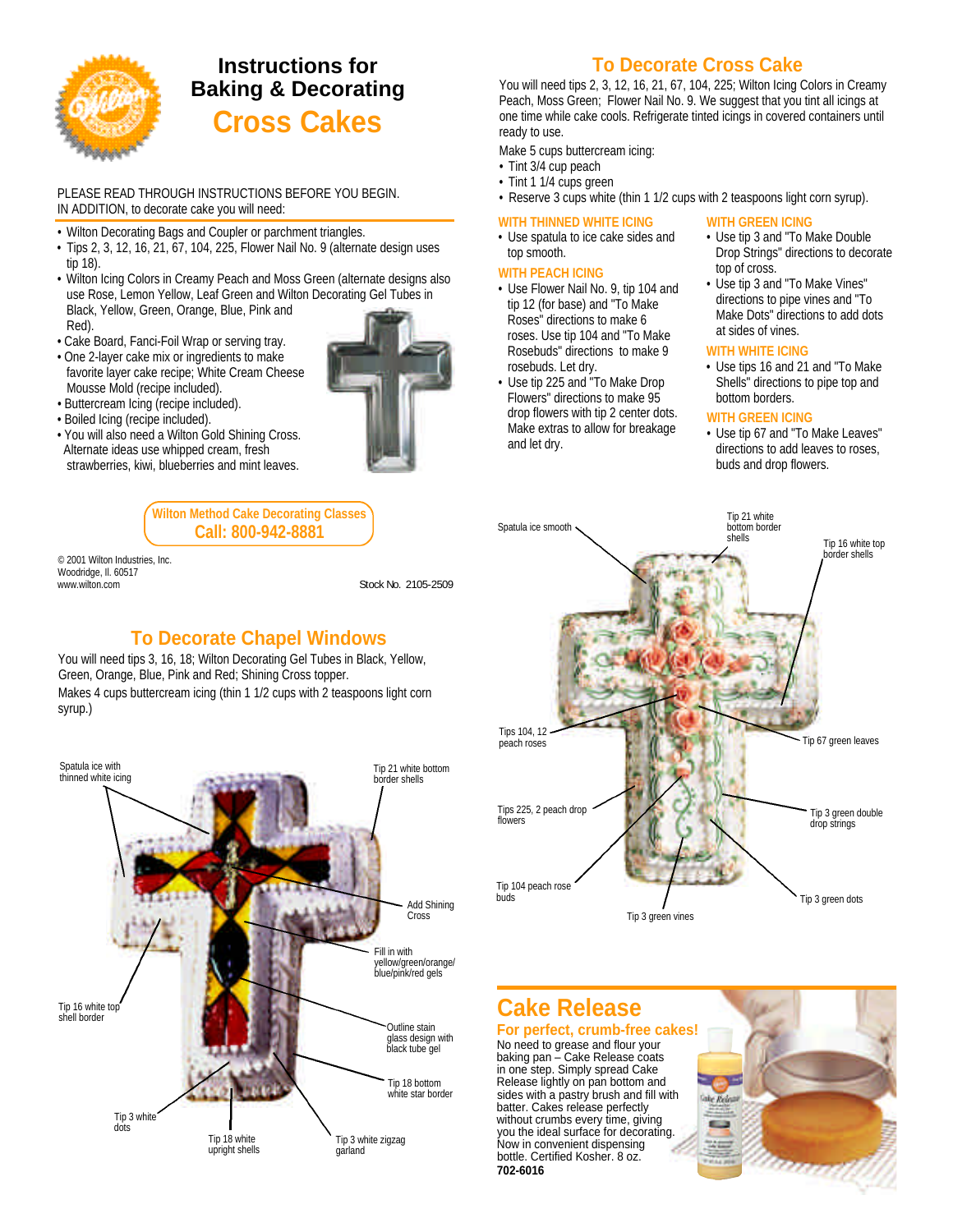### **To Decorate Colorful Tribute**

You will need tip 21; Wilton Icing Colors in Rose, Lemon Yellow and Leaf Green; White Cream Cheese Mousse Mold Recipe (see instruction area), whipped cream.

Divide mousse into thirds:

• Tint 1/3 rose, 1/3 yellow, 1/3 green.

Mold rose layer and let set in refrigerator 10 minutes. Mold yellow, then green layer in the same manner. Chill until firm 6 hours or overnite. Unmold.

Pipe tip 21 reverse shells on top of cross, using whipped cream in disposable decorating bag.

Makes 16 appetizer servings.



# **To Decorate Fruitful Blessings**

You will need Boiled Icing Recipe (see instruction area), fresh strawberries, kiwi, blueberries and mint leaves.



#### **Baking Instructions**

Preheat oven to 350°For temperature per recipe directions. Your cake will unmold easily, without sticking, when you prepare the pan properly. Grease the inside of pan using a pastry brush and solid vegetable shortening (do not use butter, margarine or liquid vegetable oil). Spread the shortening so that all indentations are covered. Sprinkle about 2 Tablespoons flour inside pan and shake so that flour covers all greased surfaces. Turn pan upside down and tap lightly to remove excess flour. If any shiny spots remain, touch up with more shortening and flour to prevent cake from sticking. (You can use vegetable oil pan spray or vegetable oil pan spray with flour, in place of solid shortening and flour, or use **New Wilton Cake Release**, for perfect, crumb-free cakes!)

Make one 2-layer cake mix according to package or recipe directions. Pour the cake batter into pan, and if necessary, spread the batter around with a spatula to fill all areas of the pan evenly. Be careful not to touch sides or bottom of pan. Bake cake on middle rack of 350°F oven for 30-40 minutes or until cake tests done according to recipe directions.



Remove cake from oven and cool on cake rack for 10 minutes. While the cake is still in the pan, carefully slice

off the raised center portion of the cake. This allows the cake to sit more level and helps prevent cracking. To remove cake from pan, place cooling rack against cake and turn both cake rack and pan over. Lift pan off carefully. Cool cake at least one hour. Brush loose crumbs off cake.

To transfer cake to serving board, hold a cake board against cake and turn both cake and rack over. Lift off rack. Hold another board against bottom of cake and turn cake over. Be sure to hold cake, rack and board close together while turning to prevent cake from cracking.

### **For more Decorating Techniques &Tips**

Visit our website at **www.wilton.com - Learn To Decorate - Basic Decorating Lessons.**

#### **Using Your Decorating Bag and Coupler**

You can make many different designs with just one decorating bagful of icing by using the Wilton Featherweight or Disposable Decorating bags and coupler and changing decorating tips. Just follow these steps:

- 1. Screw ring off coupler to expose series of tiny threads 1/2 in. above coupler base.
- 2. Force coupler base as far down into decorating bag as it will go.Then mark where bottom thread of coupler shows through bag; remove coupler and trim bag at pencil mark with a pair of scissors.
- 3. Reposition coupler in bag and push end through opening to expose bottom two threads.
- 4. Position decorating tip over coupler and screw ring in place to secure. To change tips, unscrew ring, replace tip and replace ring.
- 5. To fill, cuff open end of bag over your hand and insert icing with a spatula. Fill bag no more than half full.
- 6. To close, unfold cuff and twist top of bag shut.
- Hold twist between your thumb and forefinger. Note: You can eliminate any air bubbles that may have formed by squeezing bag gently over icing bowl until air is released.

Important: Be sure to wash the Featherweight bag in hot soapy water, then rinse and dry afterevery use. A degreaser can make clean-up easier.

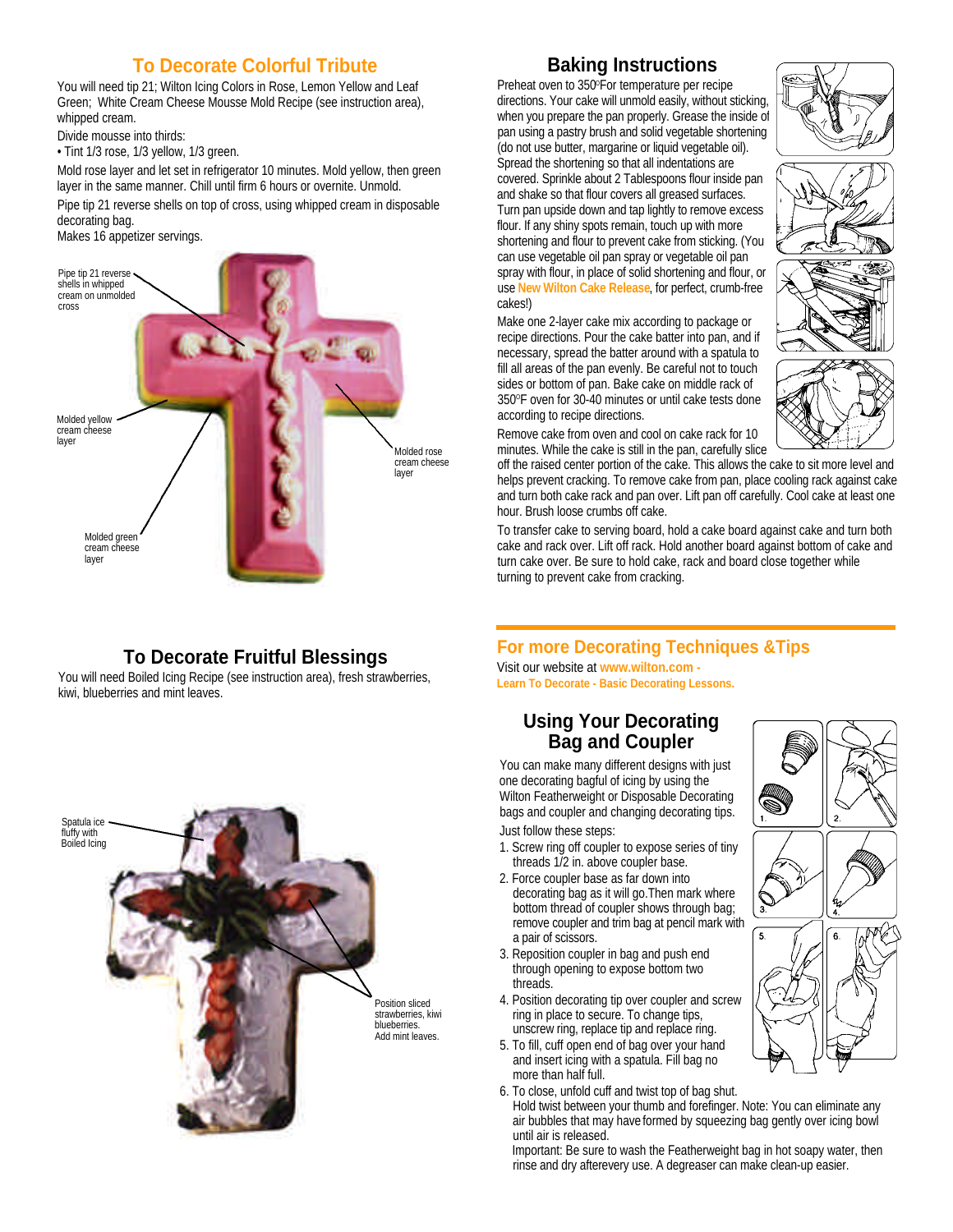#### **Boiled Icing**

**Meringue: Syrup:**

3 Tablespoons Meringue Powder 2 cups granulated sugar 1/2 cup cold water 1/4 cup corn syrup

1/2 cup water

Beat meringue powder and cold water until stiff, about 4 minutes. In large microwave-safe measuring cup, stir sugar, corn syrup and water. In microwave oven, bring syrup mixture to a boil (approximately 5 minutes). Remove when boiling stops. Slowly add syrup to meringue mixture while beating on low. Beat on HIGH for 4 minutes until stiff and glossy. YIELD: 8 cups

For top of range: Mix sugar, corn syrup and water in 2 quart saucepan. Bring to a boil; cool slightly and follow directions above.

#### **Cream Cheese Mousse Mold**<br>2 1/2 cups whipping cream 1 1/4 cups granulate 1 1/4 cups granulated sugar

4 packets unflavored gelatin (2 tablespoons) 2 1/2 teaspoons vanilla

- 
- $2/3$  cup cold water
- 20 oz. cream cheese, softened 2 1/2 teaspoons lemon juice

With pastry brush, lightly oil pan with vegetable oil. The following mixture will set quickly after gelatin is added; be sure to assemble in the following order. Whip cream until soft peaks form. Set aside. Soften gelatin in cold water, heat in top of double boiler until dissolved; cool. Beat cream cheese and sugar until light and fluffy. Add vanilla, milk and lemon juice, mix. Add gelatin, stir. Immediately fold in whipped cream. Pour into prepared pan. Refrigerate until firm, at least 6 hours or overnight. Makes 16 servings.

## **Using Parchment Bags**

Parchment bags made from parchment paper triangles give you more versatility and the convenience of one-time use. Follow package directions. To "pipe-in" using a cut parchment bag, cut the point of the bag to desired opening.

### **Decorating With Wilton Icings**

**Wilton Frosting Mix:** You will need 2-3 packages of Creamy White Icing Mix. To prepare, follow package directions. Each package makes about 2 cups icing. Excellent for tinting any shade required. If you're using another type of frosting mix, you will need three 15.4 oz. packages of the creamy vanilla type that will frost two 8 in. or 9 in. layers. For each package of frosting mix, use four less teaspoons water than package directs. Each package makes about 1 3/4 cups icing. Do not refrigerate icing before decorating. Cake may be refrigerated after it is iced.

**Wilton Ready-to-Use Decorator Icing:** You will need approximately 2-3 cans of our delicious white icing. Each 16.5 oz. can holds about 2 cups. It's ideal for all of your decorating needs – frosting, decorating and flower making.

## **Making Buttercream Icing**

The thick, but creamy texture of this flavorful icing makes it ideal for decorating\*. For best results, keep icing bowl in refrigerator when not in use. It can be refrigerated in an airtight container for up to 2 weeks. Rewhip before using. YIELD: 3 CUPS.

- 1/2 cup solid vegetable shortening
- 1/2 cup butter or margarine
- 4 cups (1 lb.) sifted confectioners' sugar
- 2 tablespoons milk
- 1 tsp. Wilton Clear Vanilla Extract

Cream butter and shortening with electric mixer. Add vanilla. Gradually add sugar, one cup at a time, beating well on medium speed. Scrape sides and bottom of bowl often. When all sugar has been mixed in, icing will appear dry. Add milk and beat at medium speed until light and fluffy.

\*To thin for icing cake, add a small amount of light corn syrup.

## **Coloring Your Icing**

Wilton Icing Colors are best for decorating because they are concentrated and give the deepest, most vivid icing colors. Use a toothpick to swirl icing color into icing, then mix well. Add color gradually until you get the icing color you desire.

### **Icing Smooth With A Spatula**

With a spatula, place icing on cake. Spread icing over area to be covered. For a smooth effect, run spatula lightly over the icing in the same direction, blending it in for an even look. For a fluffy effect, swirl icing into peaks using the edge of the spatula.



# **Let's Practice Decorating**

Use decorating bag and coupler as directed in these instructions. Practice each of the following techniques on the back of a cookie sheet with white icing. The practice decorations can be scraped off the cookie sheet back into the mixing bowl and rewhipped for use again. To hold bag while decorating, curl fingers around bag with the end twist locked between your thumb and index finger. This forces the icing down into the tip each time you squeeze. Apply an even pressure with all four fingers and icing will come out of the tip



until you stop squeezing. As you decorate, periodically twist the bag down further, forcing the icing down into the tip. Use fingers of other hand to guide as you decorate.

For more about decorating, refer to the Wilton Yearbook of Cake Decorating.

# **To Outline & Pipe-In**

After outlining, using the same tip, squeeze out rowsof lines to fill area. Pat icing down with fingertip dipped in cornstarch or smooth with dampened art brush.



### **To Make Outlines and Vines**

Use tip 1 or 3. Hold bag at a  $45^\circ$  angle and touch tip to surface. Squeeze at starting point so that icing sticks to surface. Now raise the tip slightly and continue to squeeze. The icing will flow out of the tip while you direct it along surface. To end an outline, touch tip back to surface, stop squeezing and pull away. If icing ripples, you are squeezing bag to hard. If icing outline breaks, you are moving bag too quickly or icing is too thick. For vines, follow instructions for making outlines, but lightly touch tip to surface at all times.



### **To Make Stars**

Use tip 16 or 21. Hold bag straight up and down (see illustration) with tip 1/8 in. above surface. Squeeze until a star is formed, then stop pressure and pull tip away. Your stars will be neatly formed only if you stop squeezing before you pull the tip away.



# **To Make Shells**

Use tips 16 or 21. Hold decorating bag at a  $45^\circ$  angle, slightly above surface with end of bag pointing towards you. Squeeze until icing builds up and fans out into a base as you lift tip slightly. Relax pressure as you lower tip until it touches surface. Stop pressure and pull tip away without lifting tip off surface to draw shell to a point. Practice this procedure until you can produce a clean shell shape. To make a row of shells, rest head of one on tail of preceding shell. For larger shells, increase pressure; for smaller shells, decrease pressure.